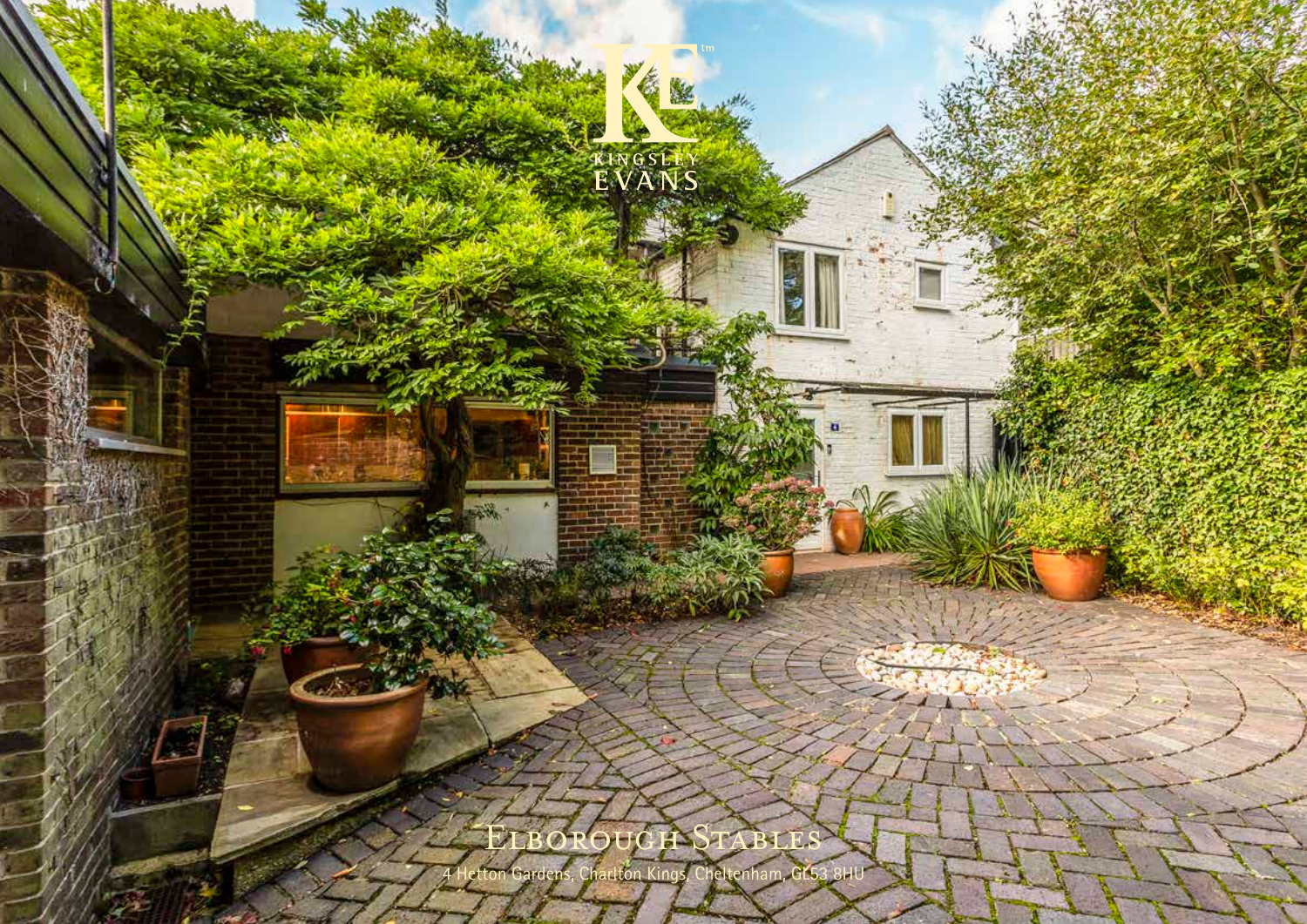## Elborough Stables 4 Hetton Gardens, Charlton Kings, Cheltenham, GL53 8HU

*An attractive and spacious detached family home in a discreet plot of over 0.5 acre with garage and gardens in Charlton Kings.*

- Sitting Room
- Dining Room
- Kitchen
- Home Office
- Further Reception Room
- Cloakroom
- **Utility**
- Bathroom
- Master Bedroom with En Suite Bathroom
- Three Further Bedrooms
- Upstairs Cloakroom
- Garage
- Off Road Parking
- Outbuildings
- Store
- Enclosed frontage
- Large Garden extending to c0.5 Acre.

## description

Elborough Stables is a detached property with a delightful history. As the name denotes, it was formerly the stables and coach house for Elborough Cottage. It was converted to a home in the 1950's and further extended in the 1970's. The house has been a much-treasured family home for many years and as such, would now benefit from comprehensive cosmetic enhancements. It is rare in Charlton Kings to find a detached property in such an enviable position and with the substantial plot in which the house sits.

Today's house is full of the original charm and character with a layout that is dynamic, typifying its 1950's era. Large, open rooms combine with ample windows to create light and generous accommodation extending to 2700 Sq Ft, internally. Despite needing cosmetic work, this is a house that has considerable architectural interest.

The house is arranged around a central courtyard which has allowed for the principal reception rooms to have views of, and access to, the gardens. There are two points of entry, one to the





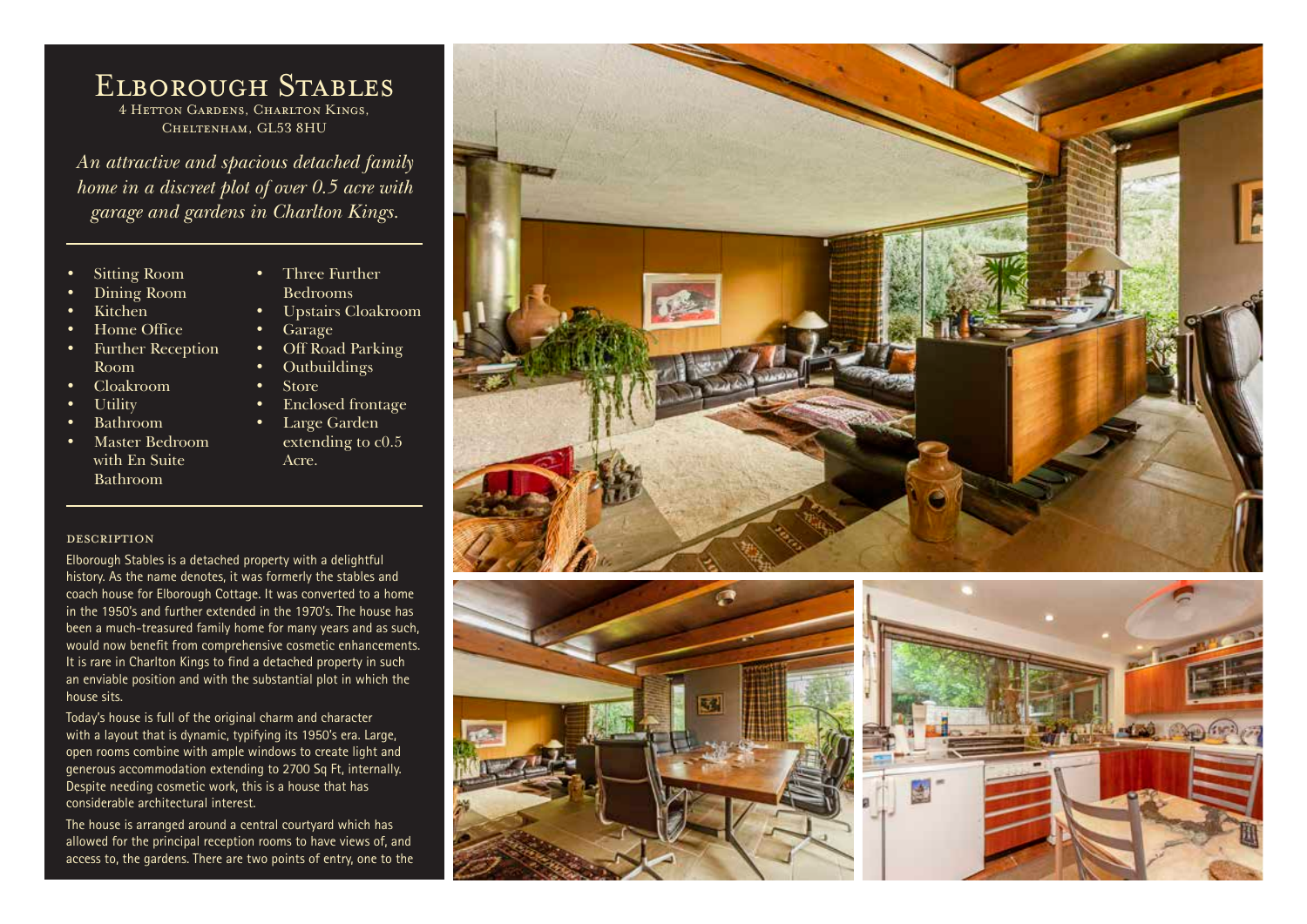side leading directly to the sitting room and dining room, which are open plan to each other. The other door is to the front of the house which enters into the utility room leading to a passage way accessing the rest of the house. On the ground floor is the kitchen and two further reception rooms one of which is used as a study with inbuilt filing cupboards. This is ideal for anyone wishing to work from home with a cloakroom adjacent and a bathroom opposite. A workshop is set to the side of the house.

On the first floor are four bedrooms. The master bedroom has an en suite bathroom and a wide balcony terrace which is accessed from a set of sliding doors.

In all, a very special house on a lovely quiet road. Due to the potential opportunity to improve and extend the house and owing to its position, so close to the thriving village and excellent schools, it makes for an ideal family home.

## **OUTSIDE**

The property is positioned discreetly in its plot, set back from the road with far reaching views of Leckhampton Hill. There is a large frontage to the house made up of a driveway leading to the double garage to one side and a workshop/outbuilding to the other. The southerly facing plot is idyllic and deceptively large providing exceptional outside space for a family. Arranged in various levels, it is both private and interesting. From the dining room there is a raised terrace, which overlooks the gardens and swimming pool, an ideal space for outside dining with steps down to an area of lawn. This opens into an orchard at the rear of the plot, with an array of fruit trees and a greenhouse which is also used as the pump and filtration room for the pool.

## **SITUATION**

Hetton Gardens is a very special cul-de-sac tucked away off Cudnall Street in Charlton Kings. A no through road with very little vehicular or foot traffic, it has maintained its unique historic character making the street scene one of delightful charm. The location is quiet with access off the pretty roads that lead up to Six Ways and the range of amenities offered to include general stores, public houses, doctors' surgery, coffee shops, and a chemist. From Cudnall Street, there is a footpath that leads directly to Lyefield Road West, offering a shorter walking route to the sought-after Charlton Kings Juniors and Balcarras secondary school. These two schools are widely known with Balcarras reputed as being one of the top schools in the country. This, and the vibrant community on offer, has helped to retain the prestigious status Charlton Kings holds as one of the best addresses within the area. The location also has excellent access onto the A40 for Oxford and London. Cheltenham town centre is less than 2 miles away.